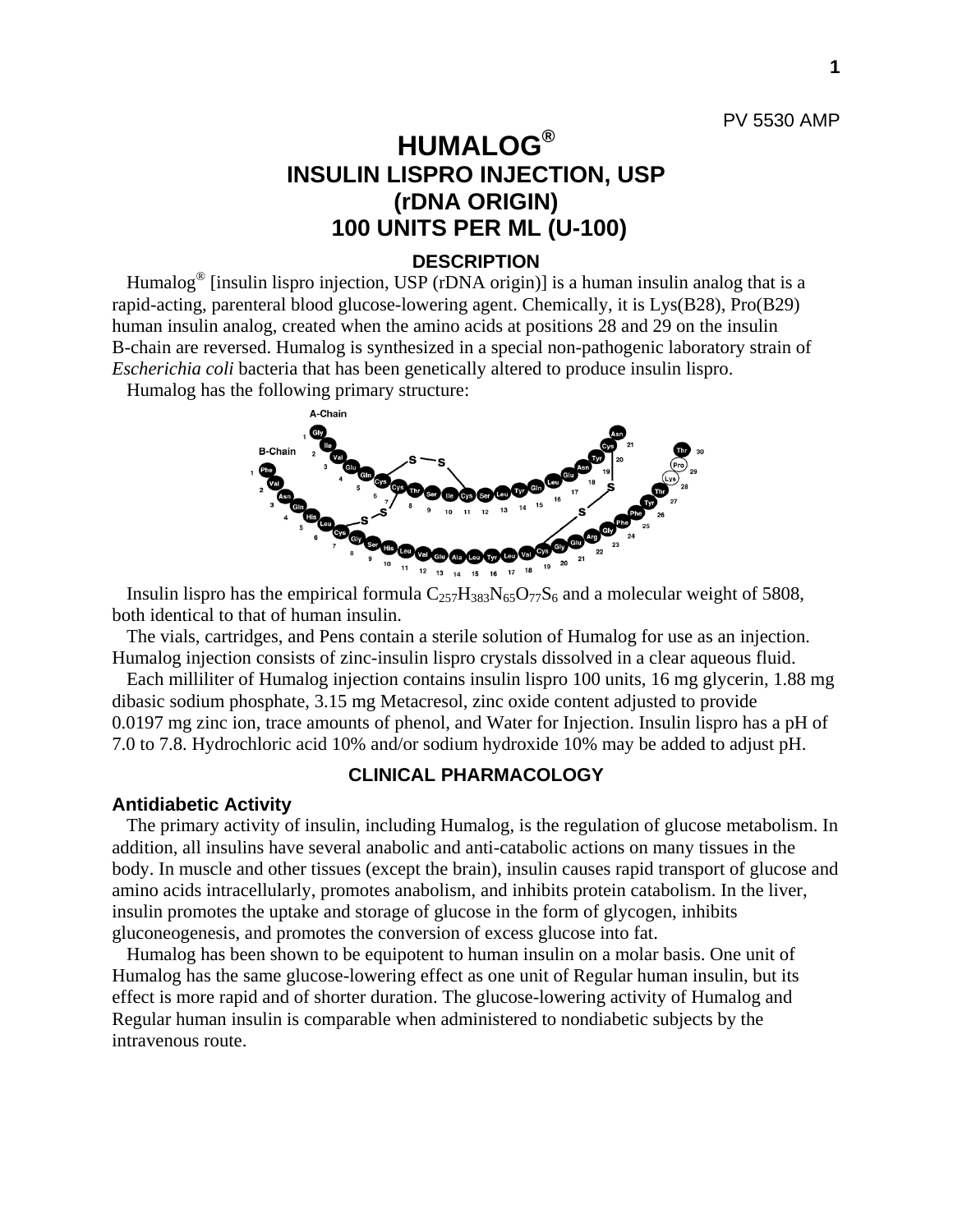# **Pharmacokinetics**

*Absorption and Bioavailability —* Humalog is as bioavailable as Regular human insulin, with absolute bioavailability ranging between 55% to 77% with doses between 0.1 to 0.2 U/kg, inclusive. Studies in nondiabetic subjects and patients with type 1 (insulin-dependent) diabetes demonstrated that Humalog is absorbed faster than Regular human insulin (U-100) (*see* Figure 1). In nondiabetic subjects given subcutaneous doses of Humalog ranging from 0.1 to 0.4 U/kg, peak serum concentrations were observed 30 to 90 minutes after dosing. When nondiabetic subjects received equivalent doses of Regular human insulin, peak insulin concentrations occurred between 50 to 120 minutes after dosing. Similar results were seen in patients with type 1 diabetes. The pharmacokinetic profiles of Humalog and Regular human insulin are comparable to one another when administered to nondiabetic subjects by the intravenous route. Humalog was absorbed at a consistently faster rate than Regular human insulin in healthy male volunteers given 0.2 U/kg Regular human insulin or Humalog at abdominal, deltoid, or femoral subcutaneous sites, the three sites often used by patients with diabetes. After abdominal administration of Humalog, serum drug levels are higher and the duration of action is slightly shorter than after deltoid or thigh administration (*see* DOSAGE AND ADMINISTRATION). Humalog has less intra- and inter-patient variability compared with Regular human insulin.



**Figure 1: Serum Humalog and Insulin Levels After Subcutaneous Injection of Regular Human Insulin or Humalog (0.2 U/kg) Immediately Before a High Carbohydrate Meal in 10 Patients with Type 1 Diabetes. \***

\* Baseline insulin concentration was maintained by infusion of 0.2 mU/min/kg human insulin.

*Distribution —* The volume of distribution following injection of Humalog is identical to that of Regular human insulin, with a range of 0.26 to 0.36 L/kg.

*Metabolism* — Human metabolism studies have not been conducted. However, animal studies indicate that the metabolism of Humalog is identical to that of Regular human insulin.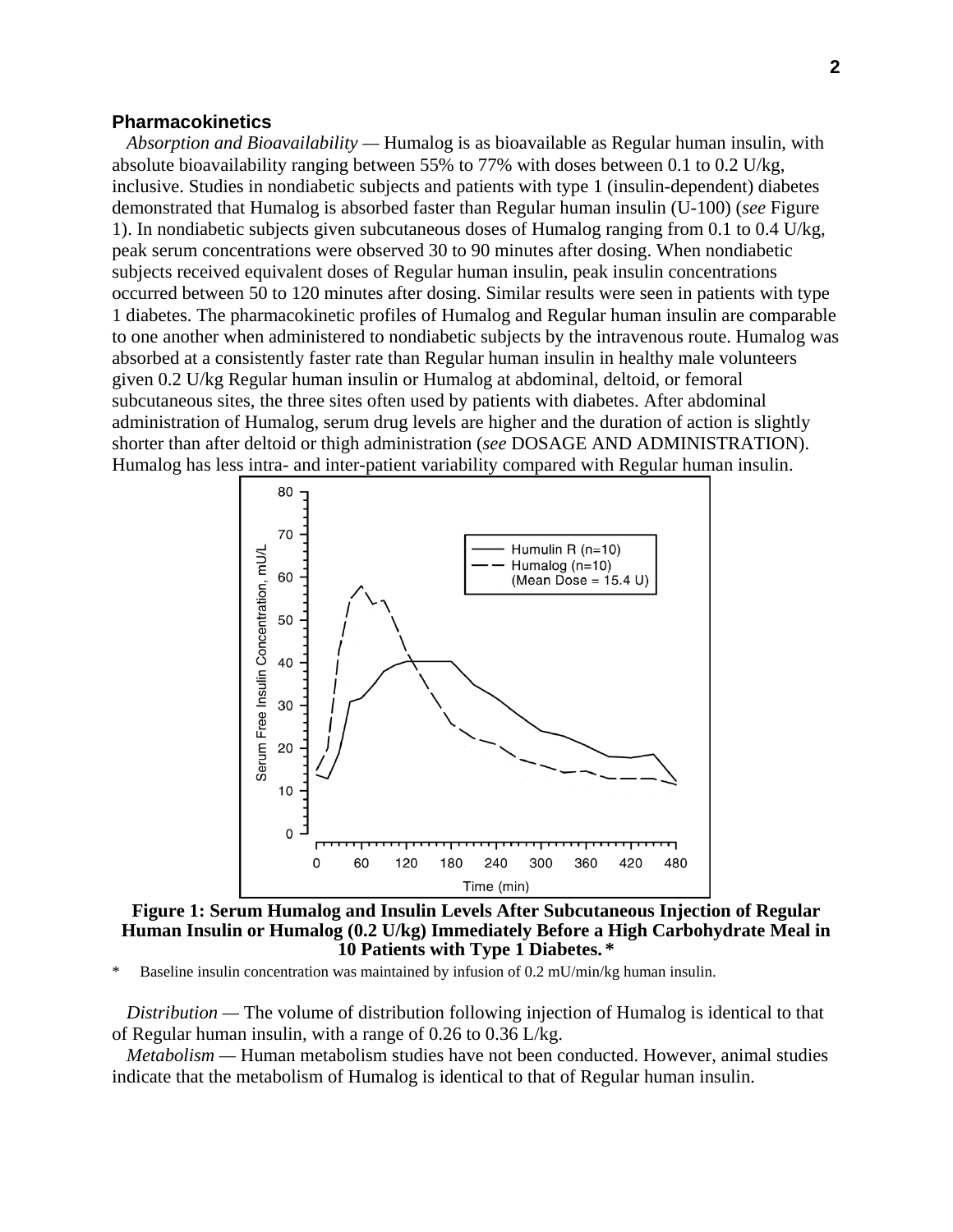*Elimination* — When Humalog is given subcutaneously, its  $t_{1/2}$  is shorter than that of Regular human insulin (1 versus 1.5 hours, respectively). When given intravenously, Humalog and Regular human insulin show identical dose-dependent elimination, with a  $t_{1/2}$  of 26 and 52 minutes at 0.1 U/kg and 0.2 U/kg, respectively.

## **Pharmacodynamics**

Studies in nondiabetic subjects and patients with diabetes demonstrated that Humalog has a more rapid onset of glucose-lowering activity, an earlier peak for glucose-lowering, and a shorter duration of glucose-lowering activity than Regular human insulin (*see* Figure 2). The earlier onset of activity of Humalog is directly related to its more rapid rate of absorption. The time course of action of insulin and insulin analogs, such as Humalog, may vary considerably in different individuals or within the same individual. The parameters of Humalog activity (time of onset, peak time, and duration) as presented in Figure 2 should be considered only as general guidelines. The rate of insulin absorption and consequently the onset of activity is known to be affected by the site of injection, exercise, and other variables (*see* General *under* PRECAUTIONS).



**Figure 2: Blood Glucose Levels After Subcutaneous Injection of Regular Human Insulin or Humalog (0.2 U/kg) Immediately Before a High Carbohydrate Meal in 10 Patients with Type 1 Diabetes. \***

Baseline insulin concentration was maintained by infusion of 0.2 mU/min/kg human insulin.

#### Special Populations

*Age and Gender —* Information on the effect of age and gender on the pharmacokinetics of Humalog is unavailable. However, in large clinical trials, sub-group analysis based on age and gender did not indicate any difference in postprandial glucose parameters between Humalog and Regular human insulin.

*Smoking —* The effect of smoking on the pharmacokinetics and pharmacodynamics of Humalog has not been studied.

*Pregnancy* — The effect of pregnancy on the pharmacokinetics and pharmacodynamics of Humalog has not been studied.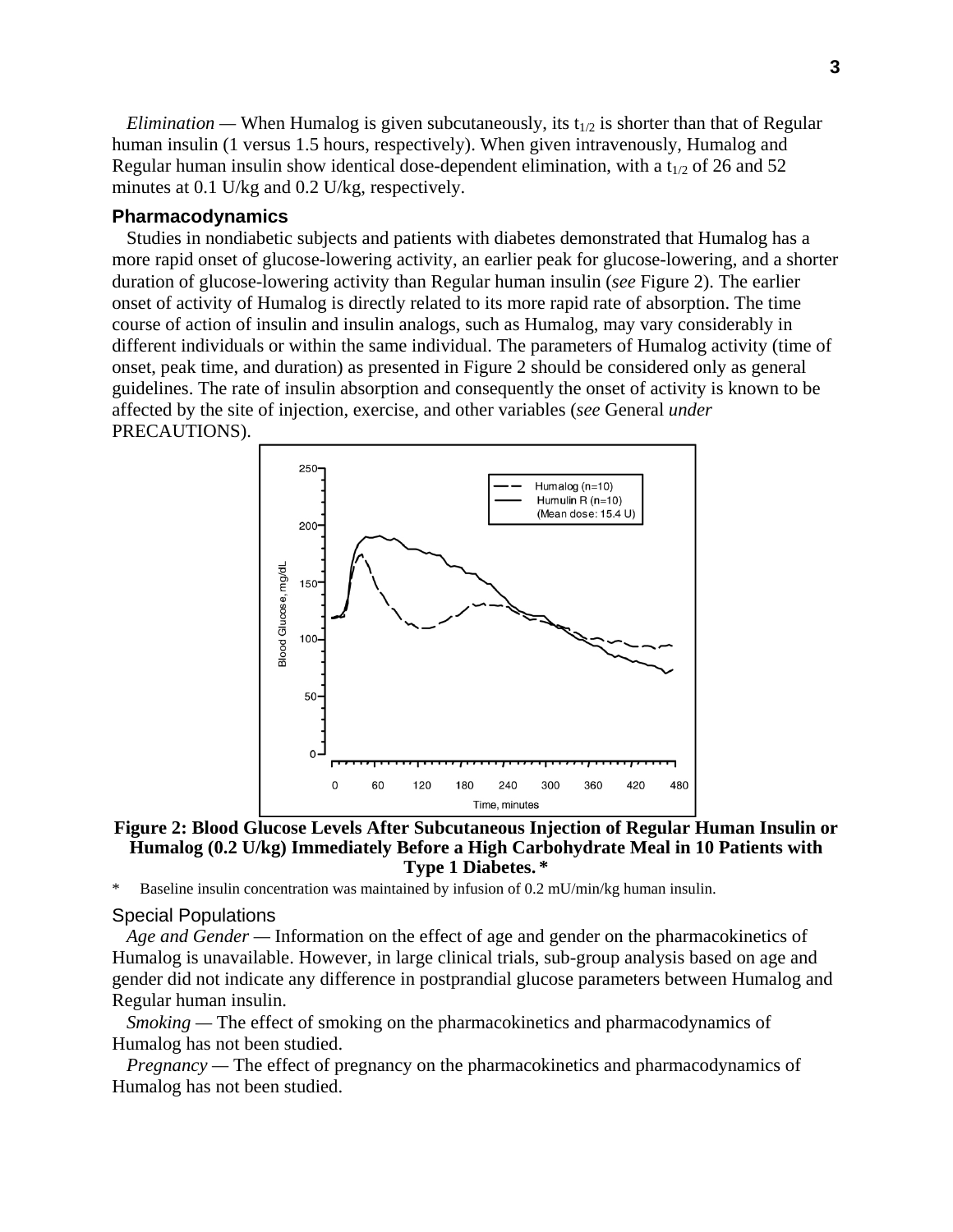*Obesity* — The effect of obesity and/or subcutaneous fat thickness on the pharmacokinetics and pharmacodynamics of Humalog has not been studied. In large clinical trials, which included patients with Body Mass Index up to and including 35 kg/m<sup>2</sup>, no consistent differences were observed between Humalog and Humulin<sup>®</sup> R with respect to postprandial glucose parameters.

*Renal Impairment —* Some studies with human insulin have shown increased circulating levels of insulin in patients with renal failure. In a study of 25 patients with type 2 diabetes and a wide range of renal function, the pharmacokinetic differences between Humalog and Regular human insulin were generally maintained. However, the sensitivity of the patients to insulin did change, with an increased response to insulin as the renal function declined. Careful glucose monitoring and dose reductions of insulin, including Humalog, may be necessary in patients with renal dysfunction.

*Hepatic Impairment —* Some studies with human insulin have shown increased circulating levels of insulin in patients with hepatic failure. In a study of 22 patients with type 2 diabetes, impaired hepatic function did not affect the subcutaneous absorption or general disposition of Humalog when compared with patients with no history of hepatic dysfunction. In that study, Humalog maintained its more rapid absorption and elimination when compared with Regular human insulin. Careful glucose monitoring and dose adjustments of insulin, including Humalog, may be necessary in patients with hepatic dysfunction.

#### **CLINICAL STUDIES**

In open-label, cross-over studies of 1008 patients with type 1 diabetes and 722 patients with type 2 (non-insulin-dependent) diabetes, Humalog reduced postprandial glucose compared with Regular human insulin (*see* Table 1). The clinical significance of improvement in postprandial hyperglycemia has not been established.

#### **Table 1: Comparison of Means of Glycemic Parameters at the End of Combined Treatment Periods. All Randomized Patients in Cross-Over Studies (3 Months for Each Treatment)**

|                              | 11 vuunnil              |                   |
|------------------------------|-------------------------|-------------------|
| Type $1, N=1008$             |                         |                   |
| Glycemic Parameter, (mg/dL)  | Humalog <sup>a</sup>    | Humulin $R^{a*}$  |
| <b>Fasting Blood Glucose</b> | $209.5 \pm 91.6$        | $204.1 \pm 89.3$  |
| 1-Hour Postprandial          | $232.4 \pm 97.7$        | $250.0 \pm 96.7$  |
| 2-Hour Postprandial          | $200.9 \pm 95.4$        | $231.7 \pm 103.9$ |
| $HbA_{1c}$ (%)               | $8.2 \pm 1.5$           | $8.2 \pm 1.5$     |
| Type 2, N=722                |                         |                   |
| Glycemic Parameter, (mg/dL)  | $H$ umalog <sup>a</sup> | Humulin $R^a$     |
| <b>Fasting Blood Glucose</b> | $192.1 \pm 67.9$        | $183.1 \pm 66.1$  |
| 1-Hour Postprandial          | $238.1 \pm 79.7$        | $250.0 \pm 75.2$  |
| 2-Hour Postprandial          | $217.4 \pm 83.2$        | $236.5 \pm 80.6$  |
| $HbA_{1c}$ (%)               | $8.2 \pm 1.3$           | $8.2 \pm 1.4$     |
| Moon Ctondond Dovestion      |                         |                   |

Mean ± Standard Deviation.

REGULAR insulin human injection, USP (rDNA origin).

In 12-month parallel studies in patients with type 1 and type 2 diabetes,  $HbA_{1c}$  did not differ between patients treated with Regular human insulin and those treated with Humalog.

*Hypoglycemia* — While the overall rate of hypoglycemia did not differ between patients with type 1 and type 2 diabetes treated with Humalog compared with Regular human insulin, patients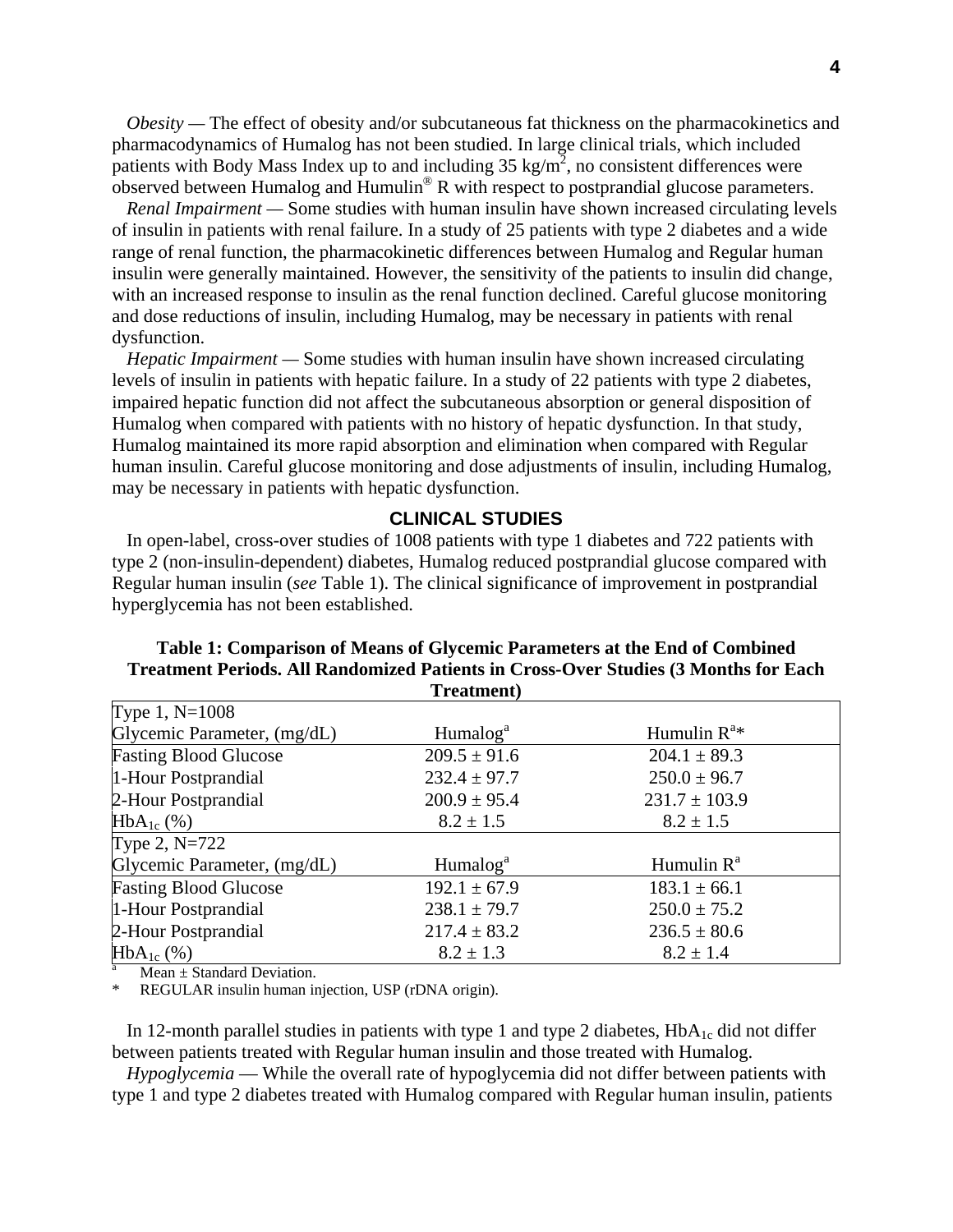with type 1 diabetes treated with Humalog had fewer hypoglycemic episodes between midnight and 6 a.m. The lower rate of hypoglycemia in the Humalog-treated group may have been related to higher nocturnal blood glucose levels, as reflected by a small increase in mean fasting blood glucose levels.

*Humalog in Combination with Sulfonylurea Agents* — In a two-month study in patients with fasting hyperglycemia despite maximal dosing with sulfonylureas (SU), patients were randomized to one of three treatment regimens; Humulin® NPH at bedtime plus SU, Humalog three times a day before meals plus SU, or Humalog three times a day before meals and Humulin NPH at bedtime. The combination of Humalog and SU resulted in an improvement in  $HbA_{1c}$ accompanied by a weight gain (*see* Table 2).

| Therapy in Fauchts For Aucquatery Controlled on Sunonylarea Alone |              |             |                  |  |
|-------------------------------------------------------------------|--------------|-------------|------------------|--|
|                                                                   | Humulin N    | Humalog     | Humalog a.c. $+$ |  |
|                                                                   | $h.s. + SUa$ | $a.c. + SU$ | Humulin N h.s.   |  |
| Randomized (n)                                                    | 135          | 139         | 149              |  |
| $HbA_{1c}$ (%) at baseline                                        | 9.9          | 10.0        | 10.0             |  |
| $HbA_{1c}$ (%) at 2-months                                        | 8.7          | 8.4         | 8.5              |  |
| $HbA_{1c}$ (%) change from baseline                               | $-1.2$       | $-1.6$      | $-1.4$           |  |
| Weight gain at 2-months (kg)                                      | 0.6          | 1.2         | 1.5              |  |
| Hypoglycemia* (events/mo)                                         | 0.11         | 0.03        | 0.09             |  |
| Number of injections                                              |              | 3           | 4                |  |
| Total insulin dose $(U/kg)$ at                                    | 0.23         | 0.33        | 0.52             |  |
| 2-months                                                          |              |             |                  |  |

**Table 2: Results of a Two-Month Study in Which Humalog Was Added to Sulfonylurea Therapy in Patients Not Adequately Controlled on Sulfonylurea Alone** 

a a.c.-three times a day before meals. h.s.-at bedtime. SU-oral sulfonylurea agent.

\* blood glucose ≤36 mg/dL or needing assistance from third party.

*Humalog in External Insulin Pumps* — To evaluate the administration of Humalog via external insulin pumps, two open-label cross-over design studies were performed in patients with type 1 diabetes. One study involved 39 patients treated for 24 weeks with Humalog or Regular human insulin. After 12 weeks of treatment, the mean  $HbA_{1c}$  values decreased from 7.8% to 7.2% in the Humalog-treated patients and from 7.8% to 7.5% in the Regular human insulin-treated patients. Another study involved 60 patients treated for 24 weeks with either Humalog or Regular human insulin. After 12 weeks of treatment, the mean  $HbA_{1c}$  values decreased from 7.7% to 7.4% in the Humalog-treated patients and remained unchanged from 7.7% in the Regular human insulin-treated patients. Rates of hypoglycemia were comparable between treatment groups in both studies. Humalog administration in insulin pumps has not been studied in patients with type 2 diabetes.

#### **INDICATIONS AND USAGE**

Humalog is an insulin analog that is indicated in the treatment of patients with diabetes mellitus for the control of hyperglycemia. Humalog has a more rapid onset and a shorter duration of action than Regular human insulin. Therefore, in patients with type 1 diabetes, Humalog should be used in regimens that include a longer-acting insulin. However, in patients with type 2 diabetes, Humalog may be used without a longer-acting insulin when used in combination therapy with sulfonylurea agents.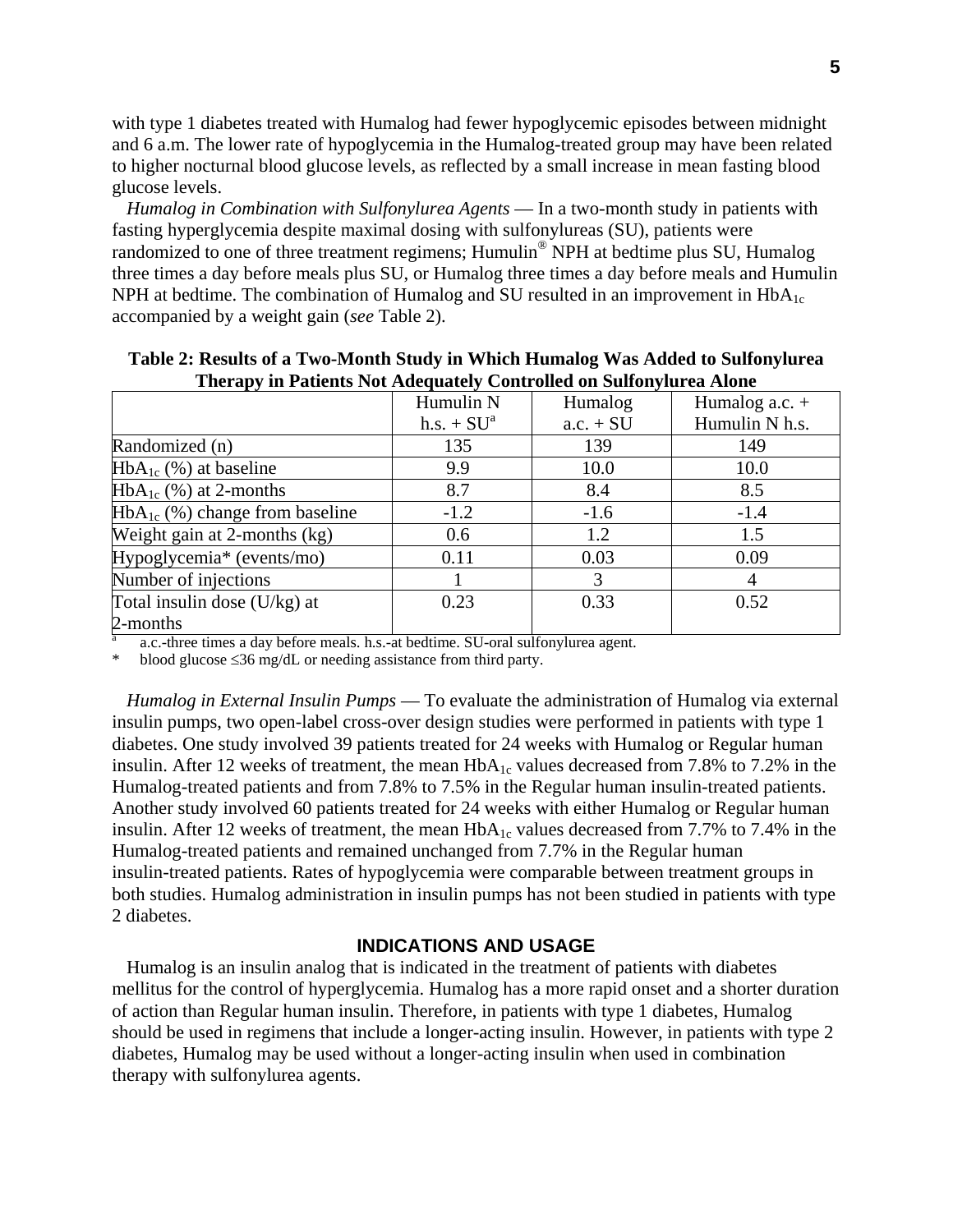Humalog may be used in an external insulin pump, but should not be diluted or mixed with any other insulin when used in the pump.

# **CONTRAINDICATIONS**

Humalog is contraindicated during episodes of hypoglycemia and in patients sensitive to Humalog or any of its excipients.

# **WARNINGS**

**This human insulin analog differs from Regular human insulin by its rapid onset of action as well as a shorter duration of activity. When used as a meal-time insulin, the dose of Humalog should be given within 15 minutes before or immediately after the meal. Because of the short duration of action of Humalog, patients with type 1 diabetes also require a longer-acting insulin to maintain glucose control (except when using an external insulin pump). Glucose monitoring is recommended for all patients with diabetes and is particularly important for patients using an external insulin pump.**

**Hypoglycemia is the most common adverse effect associated with insulins, including Humalog. As with all insulins, the timing of hypoglycemia may differ among various insulin formulations. Glucose monitoring is recommended for all patients with diabetes.**

**Any change of insulin should be made cautiously and only under medical supervision. Changes in insulin strength, manufacturer, type (e.g., Regular, NPH, analog), species, or method of manufacture may result in the need for a change in dosage.**

**External Insulin Pumps: When used in an external insulin pump, Humalog should not be diluted or mixed with any other insulin. Patients should carefully read and follow the external insulin pump manufacturer's instructions and the Patient Information leaflet before using Humalog.**

Physicians should carefully evaluate information on external insulin pump use in this Humalog physician package insert and in the external insulin pump manufacturer's instructions. If unexplained hyperglycemia or ketosis occurs during external insulin pump use, prompt identification and correction of the cause is necessary. The patient may require interim therapy with subcutaneous insulin injections (*see* PRECAUTIONS, *For Patients Using External Insulin Pumps, and* DOSAGE AND ADMINISTRATION).

# **PRECAUTIONS**

#### **General**

Hypoglycemia and hypokalemia are among the potential clinical adverse effects associated with the use of all insulins. Because of differences in the action of Humalog and other insulins, care should be taken in patients in whom such potential side effects might be clinically relevant (e.g., patients who are fasting, have autonomic neuropathy, or are using potassium-lowering drugs or patients taking drugs sensitive to serum potassium level). Lipodystrophy and hypersensitivity are among other potential clinical adverse effects associated with the use of all insulins.

As with all insulin preparations, the time course of Humalog action may vary in different individuals or at different times in the same individual and is dependent on site of injection, blood supply, temperature, and physical activity.

Adjustment of dosage of any insulin may be necessary if patients change their physical activity or their usual meal plan. Insulin requirements may be altered during illness, emotional disturbances, or other stress.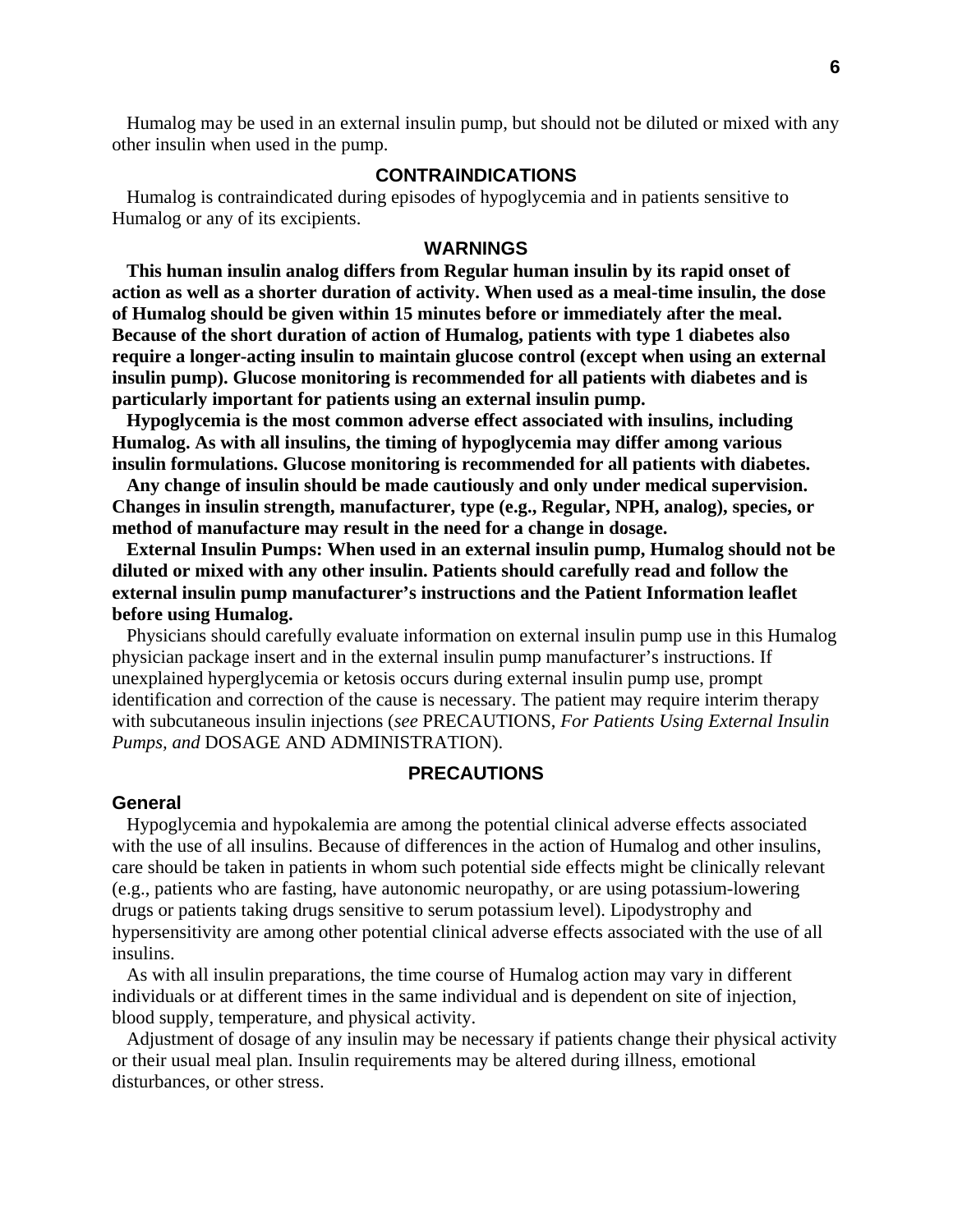**Hypoglycemia** — As with all insulin preparations, hypoglycemic reactions may be associated with the administration of Humalog. Rapid changes in serum glucose concentrations may induce symptoms of hypoglycemia in persons with diabetes, regardless of the glucose value. Early warning symptoms of hypoglycemia may be different or less pronounced under certain conditions, such as long duration of diabetes, diabetic nerve disease, use of medications such as beta-blockers, or intensified diabetes control.

**Renal Impairment** — The requirements for insulin may be reduced in patients with renal impairment.

**Hepatic Impairment** — Although impaired hepatic function does not affect the absorption or disposition of Humalog, careful glucose monitoring and dose adjustments of insulin, including Humalog, may be necessary.

**Allergy** — Local Allergy — As with any insulin therapy, patients may experience redness, swelling, or itching at the site of injection. These minor reactions usually resolve in a few days to a few weeks. In some instances, these reactions may be related to factors other than insulin, such as irritants in the skin cleansing agent or poor injection technique.

Systemic Allergy — Less common, but potentially more serious, is generalized allergy to insulin, which may cause rash (including pruritus) over the whole body, shortness of breath, wheezing, reduction in blood pressure, rapid pulse, or sweating. Severe cases of generalized allergy, including anaphylactic reaction, may be life threatening. In controlled clinical trials, pruritus (with or without rash) was seen in 17 patients receiving Humulin R (N=2969) and 30 patients receiving Humalog  $(N=2944)$  (p=0.053). Localized reactions and generalized myalgias have been reported with the use of cresol as an injectable excipient.

Antibody Production — In large clinical trials, antibodies that cross-react with human insulin and insulin lispro were observed in both Humulin R- and Humalog-treatment groups. As expected, the largest increase in the antibody levels during the 12-month clinical trials was observed with patients new to insulin therapy.

**Usage in External Insulin Pumps — The infusion set (reservoir syringe, tubing, and catheter), Disetronic® D-TRON®2,3 or D-TRON®2,3plus cartridge adapter, and Humalog in the external insulin pump reservoir should be replaced and a new infusion site selected every 48 hours or less. Humalog in the external insulin pump should not be exposed to temperatures above 37°C (98.6°F).**

In the D-TRON $\mathbb{D}^2$ <sup>3</sup> or D-TRON $\mathbb{D}^2$ <sup>3</sup>plus pump, Humalog 3 mL cartridges may be used for up to 7 days. However, as with other external insulin pumps, the infusion set should be replaced and a new infusion site should be selected every 48 hours or less.

When used in an external insulin pump, Humalog should not be diluted or mixed with any other insulin (*see* INDICATIONS AND USAGE, WARNINGS, PRECAUTIONS, *For Patients Using External Insulin Pumps, Mixing of Insulins,* DOSAGE AND ADMINISTRATION, *and Storage*).

#### **Information for Patients**

Patients should be informed of the potential risks and advantages of Humalog and alternative therapies. Patients should also be informed about the importance of proper insulin storage, injection technique, timing of dosage, adherence to meal planning, regular physical activity, regular blood glucose monitoring, periodic hemoglobin  $A_{1c}$  testing, recognition and management of hypo- and hyperglycemia, and periodic assessment for diabetes complications.

Patients should be advised to inform their physician if they are pregnant or intend to become pregnant.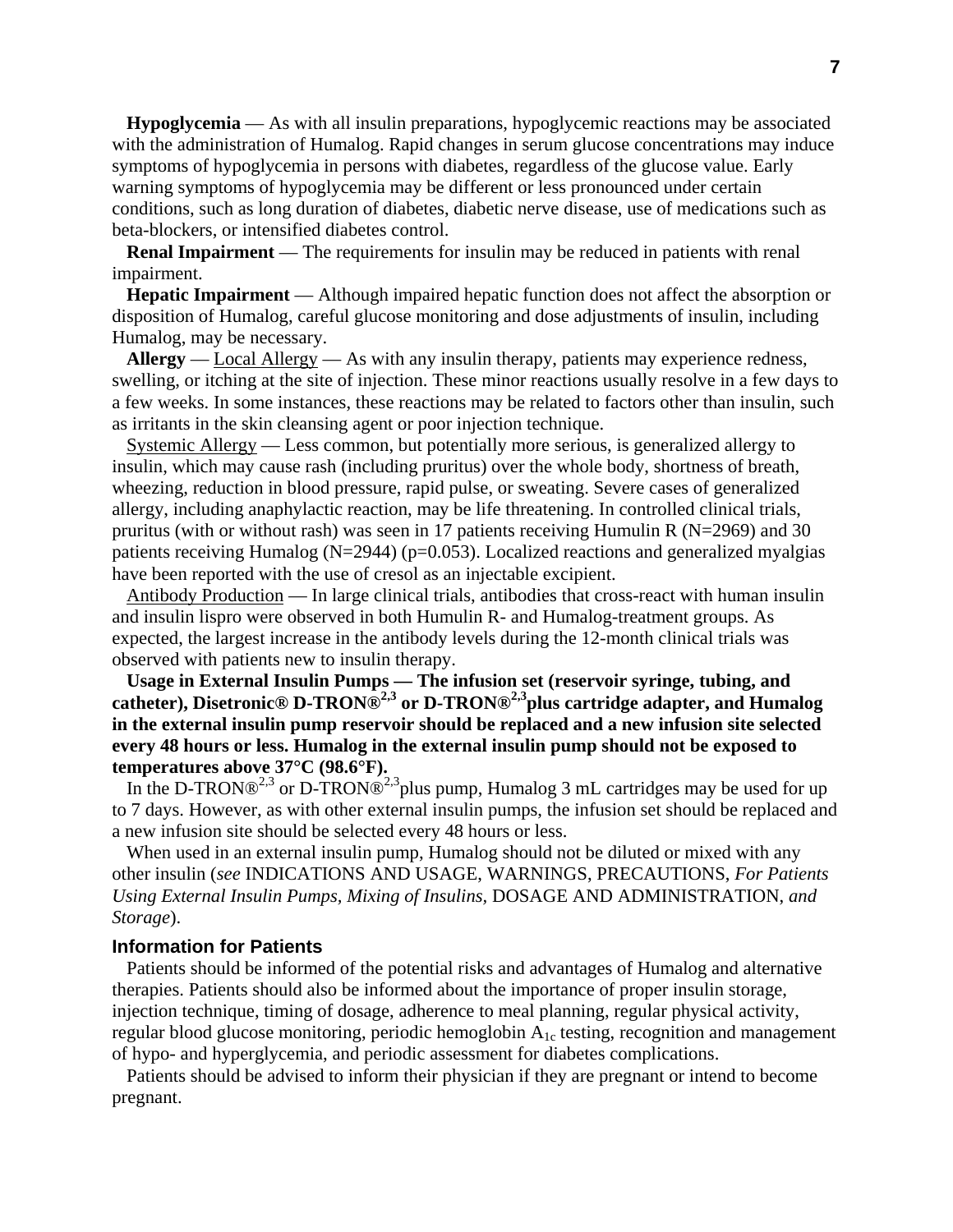Refer patients to the Patient Information leaflet for timing of Humalog dosing  $(\leq 15$  minutes before or immediately after a meal), storing insulin, and common adverse effects.

*For Patients Using Insulin Pen Delivery Devices:* Before starting therapy, patients should read the Patient Information leaflet that accompanies the drug product and the User Manual that accompanies the delivery device and re-read them each time the prescription is renewed. Patients should be instructed on how to properly use the delivery device, prime the Pen, and properly dispose of needles. Patients should be advised not to share their Pens with others.

*For Patients Using External Insulin Pumps:* Patients using an external infusion pump should be trained in intensive insulin therapy and in the function of their external insulin pump and pump accessories. Humalog was tested in the MiniMed $\mathcal{O}^1$  Models 506, 507, and 508 insulin pumps using MiniMed $\mathbb{D}^1$  Polyfin $\mathbb{D}^1$  infusion sets. Humalog was also tested in Disetronic $\mathbb{D}^2$ H-TRONplus® V100 insulin pump (with plastic 3.15 mL insulin reservoir), and the Disetronic D-TRON®<sup>2,3</sup> and D-TRON®<sup>2,3</sup>plus insulin pumps (with Humalog 3 mL cartridges) using Disetronic Rapid $\mathbb{D}^2$  infusion sets.

**The infusion set (reservoir syringe, tubing, catheter), D-TRON®2,3 or D-TRON®2,3plus cartridge adapter, and Humalog in the external insulin pump reservoir should be replaced, and a new infusion site selected every 48 hours or less. Humalog in the external pump should not be exposed to temperatures above 37°C (98.6°F).** A Humalog 3 mL cartridge used in the D-TRON®<sup>2,3</sup> or D-TRON®<sup>2,3</sup>plus pump should be discarded after 7 days, even if it still contains Humalog. Infusion sites that are erythematous, pruritic, or thickened should be reported to medical personnel, and a new site selected.

**Humalog should not be diluted or mixed with any other insulin when used in an external insulin pump.**

### **Laboratory Tests**

As with all insulins, the therapeutic response to Humalog should be monitored by periodic blood glucose tests. Periodic measurement of hemoglobin  $A_{1c}$  is recommended for the monitoring of long-term glycemic control.

### **Drug Interactions**

Insulin requirements may be increased by medications with hyperglycemic activity such as corticosteroids, isoniazid, certain lipid-lowering drugs (e.g., niacin), estrogens, oral contraceptives, phenothiazines, and thyroid replacement therapy (*see* CLINICAL PHARMACOLOGY).

Insulin requirements may be decreased in the presence of drugs that increase insulin sensitivity or have hypoglycemic activity, such as oral antidiabetic agents, salicylates, sulfa antibiotics, certain antidepressants (monoamine oxidase inhibitors), angiotensin-converting-enzyme inhibitors, angiotensin II receptor blocking agents, beta-adrenergic blockers, inhibitors of pancreatic function (e.g., octreotide), and alcohol. Beta-adrenergic blockers may mask the symptoms of hypoglycemia in some patients.

*Mixing of Insulins* — Care should be taken when mixing all insulins as a change in peak action may occur. The American Diabetes Association warns in its Position Statement on Insulin Administration, "On mixing, physiochemical changes in the mixture may occur (either immediately or over time). As a result, the physiological response to the insulin mixture may differ from that of the injection of the insulins separately." Mixing Humalog with Humulin N or Humulin<sup>®</sup> U does not decrease the absorption rate or the total bioavailability of Humalog. Given alone or mixed with Humulin N, Humalog results in a more rapid absorption and glucose-lowering effect compared with Regular human insulin.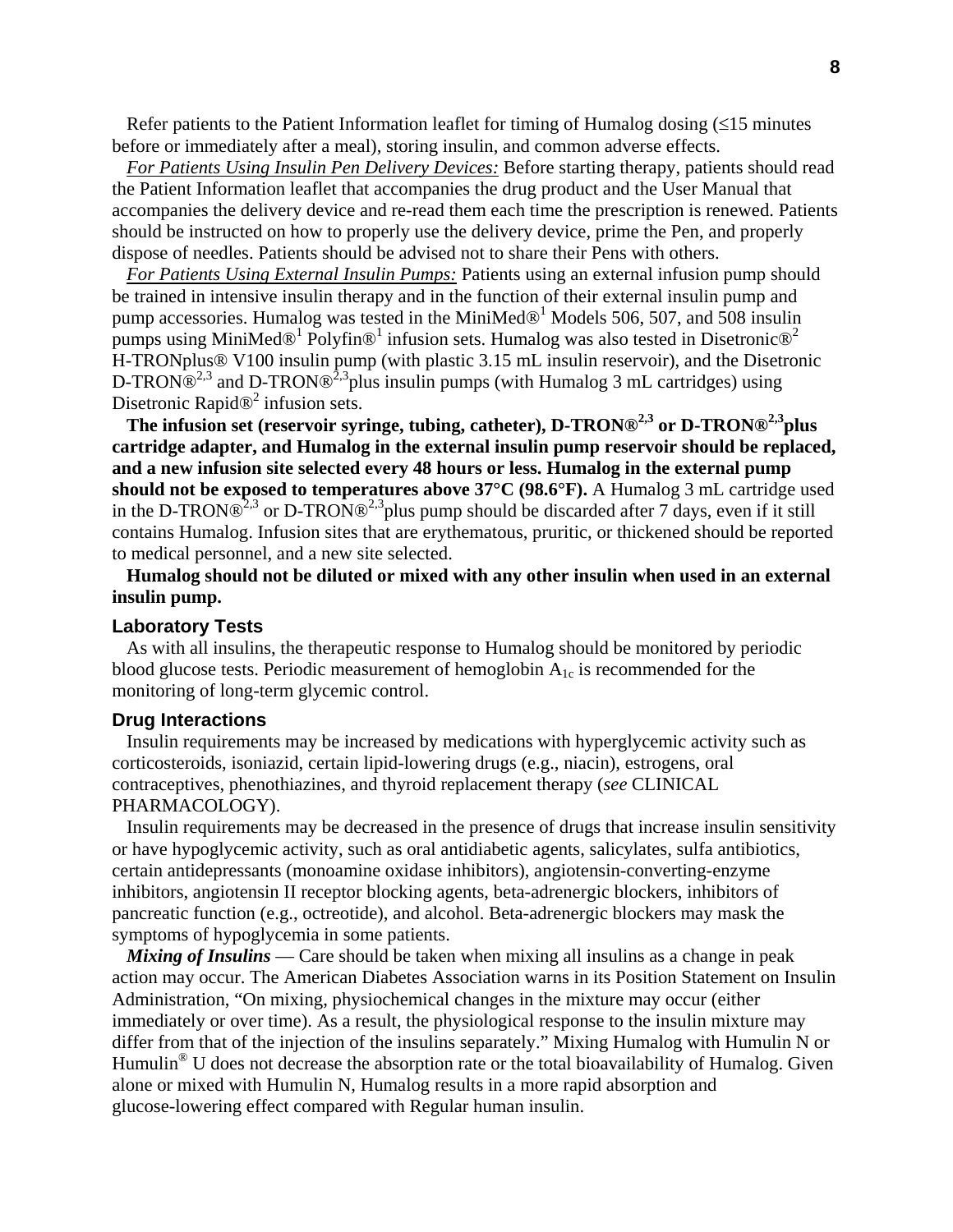The effects of mixing Humalog with insulins of animal source or insulin preparations produced by other manufacturers have not been studied (*see* WARNINGS).

If Humalog is mixed with a longer-acting insulin, such as Humulin N or Humulin U, Humalog should be drawn into the syringe first to prevent clouding of the Humalog by the longer-acting insulin. Injection should be made immediately after mixing. Mixtures should not be administered intravenously.

The cartridge containing Humalog is not designed to allow any other insulin to be mixed in the cartridge, for the Humalog in the cartridge to be diluted or for the cartridge to be refilled with insulin. Humalog should not be diluted or mixed with any other insulin when used in an external insulin pump.

### **Carcinogenesis, Mutagenesis, Impairment of Fertility**

Long-term studies in animals have not been performed to evaluate the carcinogenic potential of Humalog, Humalog Mix75/25, or Humalog Mix50/50. Insulin lispro was not mutagenic in a battery of *in vitro* and *in vivo* genetic toxicity assays (bacterial mutation tests, unscheduled DNA synthesis, mouse lymphoma assay, chromosomal aberration tests, and a micronucleus test). There is no evidence from animal studies of impairment of fertility induced by insulin lispro.

#### **Pregnancy**

*Teratogenic Effects — Pregnancy Category B —* Reproduction studies have been performed in pregnant rats and rabbits at parenteral doses up to 4 and 0.3 times, respectively, the average human dose (40 units/day) based on body surface area. The results have revealed no evidence of impaired fertility or harm to the fetus due to Humalog. There are, however, no adequate and well-controlled studies with Humalog, Humalog Mix75/25, or Humalog Mix50/50 in pregnant women. Because animal reproduction studies are not always predictive of human response, this drug should be used during pregnancy only if clearly needed.

Although there are limited clinical studies of the use of Humalog in pregnancy, published studies with human insulins suggest that optimizing overall glycemic control, including postprandial control, before conception and during pregnancy improves fetal outcome. Although the fetal complications of maternal hyperglycemia have been well documented, fetal toxicity also has been reported with maternal hypoglycemia. Insulin requirements usually fall during the first trimester and increase during the second and third trimesters. Careful monitoring of the patient is required throughout pregnancy. During the perinatal period, careful monitoring of infants born to mothers with diabetes is warranted.

#### **Nursing Mothers**

It is unknown whether Humalog is excreted in significant amounts in human milk. Many drugs, including human insulin, are excreted in human milk. For this reason, caution should be exercised when Humalog is administered to a nursing woman. Patients with diabetes who are lactating may require adjustments in Humalog dose, meal plan, or both.

# **Pediatric Use**

In a 9-month, cross-over study of pre-pubescent children (n=60), aged 3 to 11 years, comparable glycemic control as measured by HbA<sub>1c</sub> was achieved regardless of treatment group: Regular human insulin 30 minutes before meals 8.4%, Humalog immediately before meals 8.4%, and Humalog immediately after meals 8.5%. In an 8-month, cross-over study of adolescents  $(n=463)$ , aged 9 to 19 years, comparable glycemic control as measured by  $HbA<sub>1c</sub>$  was achieved regardless of treatment group: Regular human insulin 30 to 45 minutes before meals 8.7% and Humalog immediately before meals 8.7%. The incidence of hypoglycemia was similar for all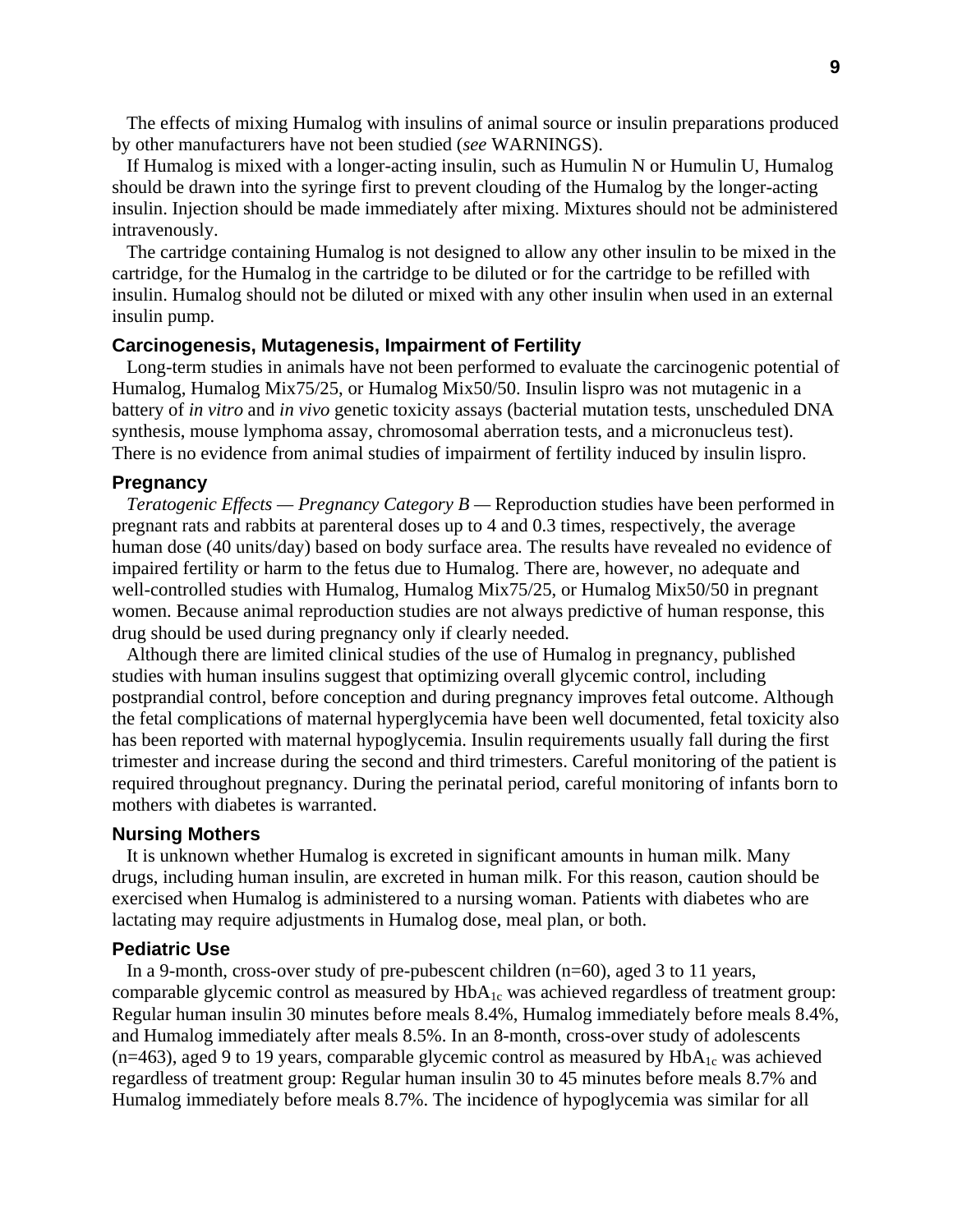three treatment regimens. Adjustment of basal insulin may be required. To improve accuracy in dosing in pediatric patients, a diluent may be used. If the diluent is added directly to the Humalog vial, the shelf-life may be reduced (*see* DOSAGE AND ADMINISTRATION).

## **Geriatric Use**

Of the total number of subjects  $(n=2834)$  in eight clinical studies of Humalog, twelve percent (n=338) were 65 years of age or over. The majority of these were patients with type 2 diabetes.  $HbA_{1c}$  values and hypoglycemia rates did not differ by age. Pharmacokinetic/pharmacodynamic studies to assess the effect of age on the onset of Humalog action have not been performed.

# **ADVERSE REACTIONS**

Clinical studies comparing Humalog with Regular human insulin did not demonstrate a difference in frequency of adverse events between the two treatments.

Adverse events commonly associated with human insulin therapy include the following: **Body as a Whole** — allergic reactions (*see* PRECAUTIONS).

**Skin and Appendages** — injection site reaction, lipodystrophy, pruritus, rash. **Other** — hypoglycemia (*see* WARNINGS *and* PRECAUTIONS).

# **OVERDOSAGE**

Hypoglycemia may occur as a result of an excess of insulin relative to food intake, energy expenditure, or both. Mild episodes of hypoglycemia usually can be treated with oral glucose. Adjustments in drug dosage, meal patterns, or exercise, may be needed. More severe episodes with coma, seizure, or neurologic impairment may be treated with intramuscular/subcutaneous glucagon or concentrated intravenous glucose. Sustained carbohydrate intake and observation may be necessary because hypoglycemia may recur after apparent clinical recovery.

#### **DOSAGE AND ADMINISTRATION**

Humalog is intended for subcutaneous administration, including use in select external insulin pumps (*see* DOSAGE AND ADMINISTRATION, *External Insulin Pumps*). Dosage regimens of Humalog will vary among patients and should be determined by the healthcare provider familiar with the patient's metabolic needs, eating habits, and other lifestyle variables. Pharmacokinetic and pharmacodynamic studies showed Humalog to be equipotent to Regular human insulin (i.e., one unit of Humalog has the same glucose-lowering effect as one unit of Regular human insulin), but with more rapid activity. The quicker glucose-lowering effect of Humalog is related to the more rapid absorption rate from subcutaneous tissue. An adjustment of dose or schedule of basal insulin may be needed when a patient changes from other insulins to Humalog, particularly to prevent pre-meal hyperglycemia.

When used as a meal-time insulin, Humalog should be given within 15 minutes before or immediately after a meal. Regular human insulin is best given 30 to 60 minutes before a meal. To achieve optimal glucose control, the amount of longer-acting insulin being given may need to be adjusted when using Humalog.

The rate of insulin absorption and consequently the onset of activity are known to be affected by the site of injection, exercise, and other variables. Humalog was absorbed at a consistently faster rate than Regular human insulin in healthy male volunteers given 0.2 U/kg Regular human insulin or Humalog at abdominal, deltoid, or femoral sites, the three sites often used by patients with diabetes. When not mixed in the same syringe with other insulins, Humalog maintains its rapid onset of action and has less variability in its onset of action among injection sites compared with Regular human insulin (*see* PRECAUTIONS). After abdominal administration, Humalog concentrations are higher than those following deltoid or thigh injections. Also, the duration of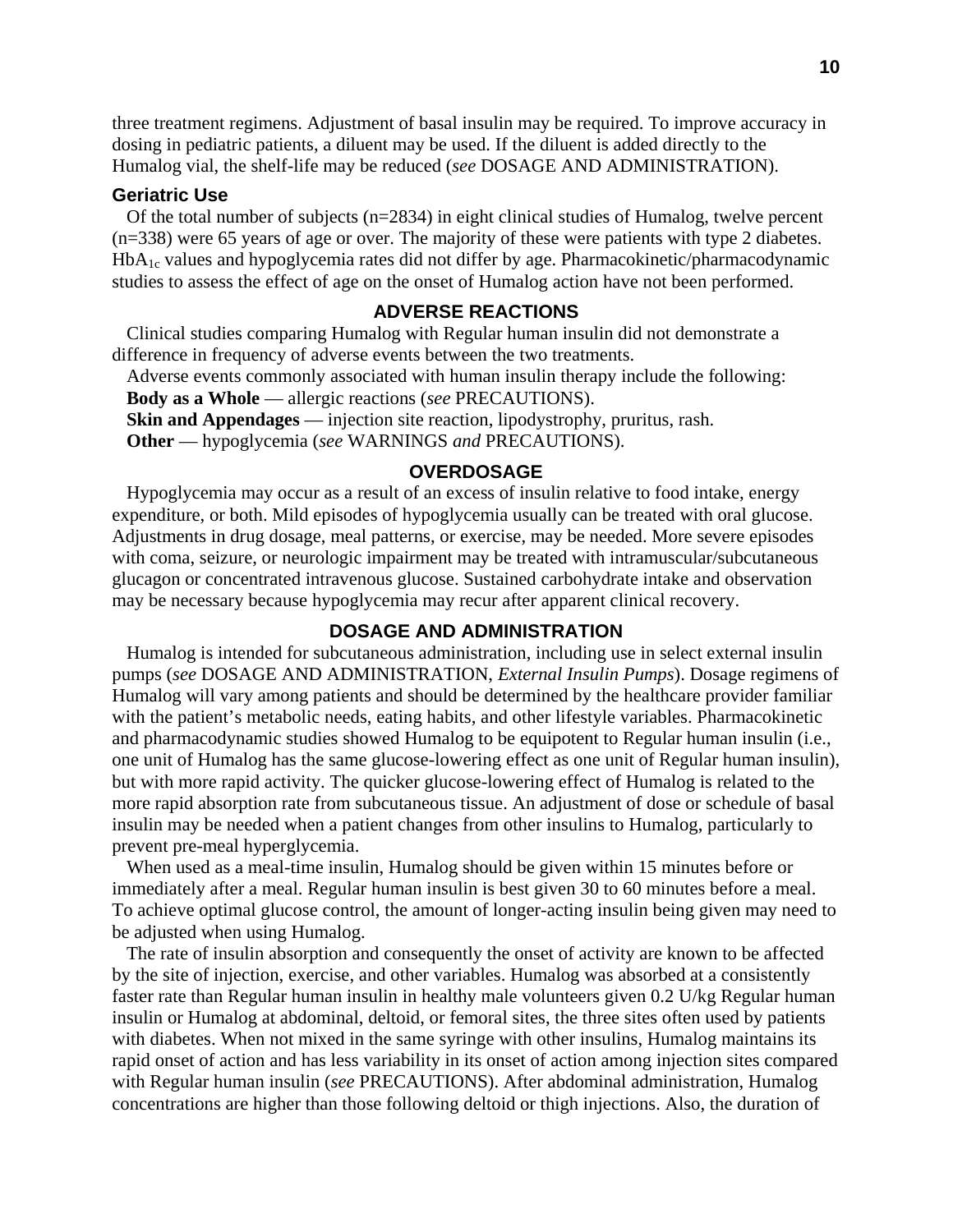action of Humalog is slightly shorter following abdominal injection, compared with deltoid and femoral injections. As with all insulin preparations, the time course of action of Humalog may vary considerably in different individuals or within the same individual. Patients must be educated to use proper injection techniques.

Humalog in a vial may be diluted with STERILE DILUENT for Humalog<sup>®</sup>, Humulin<sup>®</sup> N, Humulin<sup>®</sup> R, Humulin<sup>®</sup> 70/30, and Humulin<sup>®</sup> R U-500 to a concentration of 1:10 (equivalent to U-10) or 1:2 (equivalent to U-50). Diluted Humalog may remain in patient use for 28 days when stored at 5°C (41°F) and for 14 days when stored at 30°C (86°F). Do not dilute Humalog contained in a cartridge or Humalog used in an external insulin pump.

Parenteral drug products should be inspected visually before use whenever the solution and the container permit. If the solution is cloudy, contains particulate matter, is thickened, or is discolored, the contents must not be injected. Humalog should not be used after its expiration date.

The cartridge containing Humalog is not designed to allow any other insulin to be mixed in the cartridge or for the cartridge to be refilled with insulin.

*External Insulin Pumps* — Humalog was tested in MiniMed®<sup>1</sup> Models 506, 507, and 508 insulin pumps using MiniMed $\mathbb{O}^1$  Polyfin $\mathbb{O}^1$  infusion sets. Humalog was also tested in the Disetronic $\overline{O}^2$  H-TRONplus $\overline{O}$  V100 insulin pump (with plastic 3.15 mL insulin reservoir) and the Disetronic D-TRON®<sup>2,3</sup> and D-TRON®<sup>2,3</sup> plus pumps (with Humalog 3 mL cartridges) using Disetronic Rapid $\mathbb{D}^2$  infusion sets.

Humalog should not be diluted or mixed with any other insulin when used in an external insulin pump.

#### **HOW SUPPLIED**

Humalog [insulin lispro injection, USP (rDNA origin)] is available in the following package sizes: each presentation containing 100 units insulin lispro per mL (U-100).

| 10 mL vials                                                                        | NDC 0002-7510-01 (VL-7510) |
|------------------------------------------------------------------------------------|----------------------------|
| $\frac{5 \times 3 \text{ mL} \cdot \text{cartridges}}{2}$                          | NDC 0002-7516-59 (VL-7516) |
| $\frac{5 \times 3}{2}$ mL disposable insulin delivery devices (Pen)                | NDC 0002-8725-59 (HP-8725) |
| <sup>1</sup> 5 x 3 mL disposable insulin delivery devices (KwikPen <sup>TM</sup> ) | NDC 0002-8799-59 (HP-8799) |

\_\_\_\_\_\_\_\_\_\_\_\_

Other product and company names may be the trademarks of their respective owners.

*Storage* — Unopened Humalog should be stored in a refrigerator [2<sup>o</sup> to 8<sup>o</sup>C (36<sup>o</sup> to 46<sup>o</sup>F)], but not in the freezer. Do not use Humalog if it has been frozen. Unrefrigerated [below 30°C (86°F)]

<sup>1</sup> MiniMed® and Polyfin® are registered trademarks of MiniMed, Inc.<br>2 Disetronic®, H-TRONplus®, D-TRON®, and Rapid® are registered trademarks of Roche Diagnostics  $3 \text{ }\text{mL}$  cartridge is for use in Eli Lilly and Company's HumaPen<sup>®</sup> MEMOIR<sup>™</sup> and HumaPen<sup>®</sup>

LUXURA™ HD insulin delivery devices, Owen Mumford, Ltd.'s Autopen® 3 mL insulin delivery device and Disetronic D-TRON® and D-TRON®plus pumps. Autopen® is a registered trademark of Owen Mumford, Ltd. HumaPen®, HumaPen® MEMOIR™ and HumaPen® LUXURA™ HD are trademarks of Eli Lilly and Company.